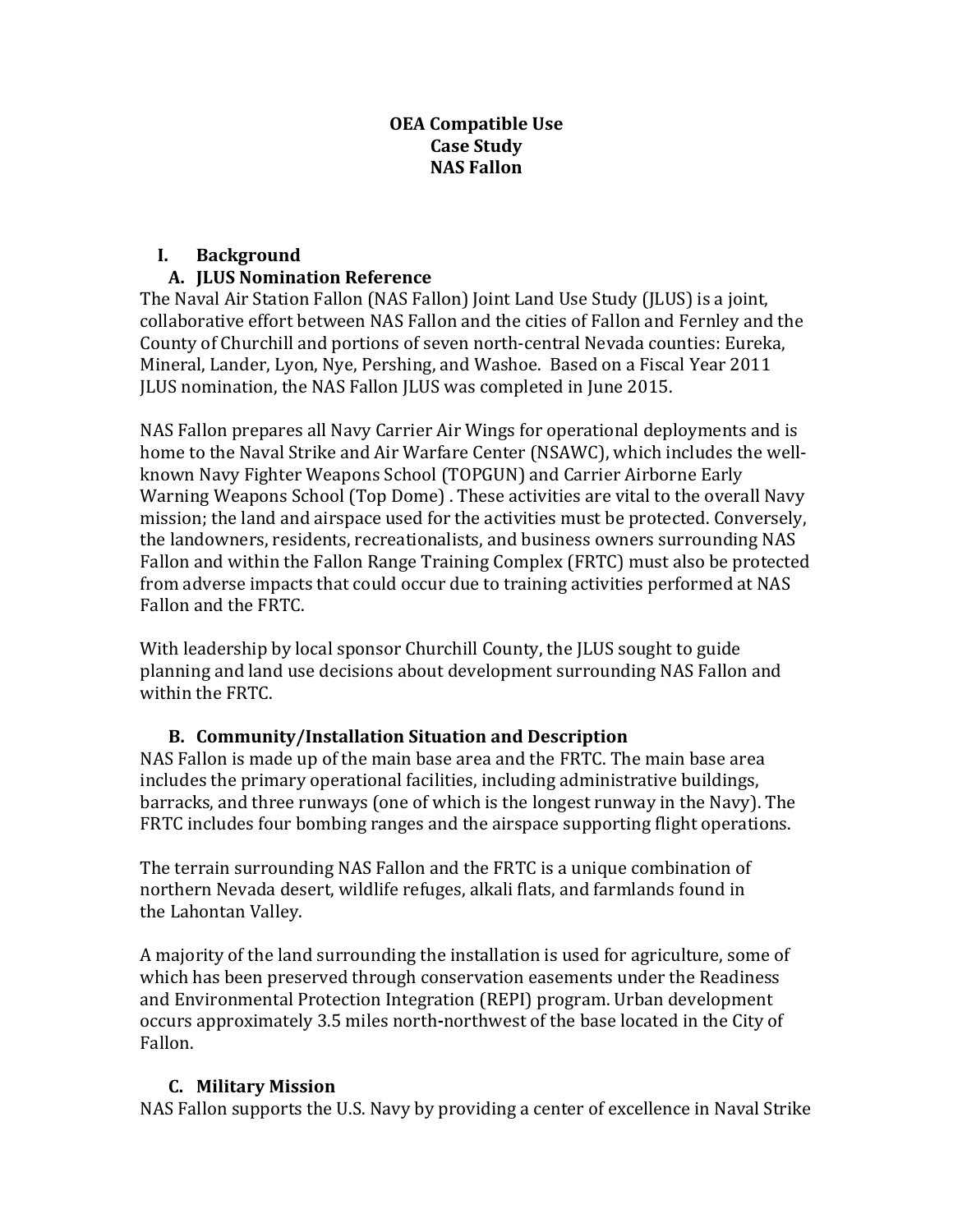Warfare enabling testing on numerous weapons systems and combat and air maneuver tactics due to its premier location and relatively few compatibility conflicts. Protecting the NAS Fallon mission helps to ensure readiness for U.S. Naval aviation

The primary mission of NAS Fallon is to prepare U.S. carrier-based air wings to work as a cohesive unit prior to deployment. NAS Fallon is the premier training and warfare center for naval aviators with 57,000 flight operations annually. This number is projected to increase to approximately 63,000 flights operations annually in the future.

# **II. Compatibility Challenges**

At NAS Fallon, compatibility concerns relate, for example, to the expansion and integration of civilian unmanned aerial systems (UAS) into the airspace, given the Federal Aviation Administration selection of Nevada as one of the Test Sites for the commercial UAS. In addition, compatibility concerns include the appropriate level of coordination and communication regarding development within areas needed for low-level flight training and supersonic maneuvers, and generally, concern about increasing geothermal resource development. Moreover, the NAS Fallon JLUS identified an overall general interest in the preservation of the natural environments and species relative to mission impacts. All of these issues, if left unmanaged or without enhanced coordination efforts, could unintentionally jeopardize the Navy's ability to train its resident and visiting personnel at NAS Fallon and the FRTC.

Much of the land beneath the FRTC belongs to the Federal government, managed by the Bureau of Land Management and Bureau of Reclamation. Close coordination across sister Federal agencies was a hallmark of the NAS Fallon JLUS.

Numerous factors influence whether community and military plans, programs, and activities are compatible or in conflict. For the Naval Air Station Fallon (NAS Fallon) Joint Land Use Study (JLUS), 24 compatibility factors were identified, to include:

- Air Quality
- Biological Resources
- Coordination/Communication
- Cultural Resources
- Dust, Smoke and Steam
- Energy Development
- Frequency Spectrum Capacity
- Frequency Spectrum Interference/Impedance
- Housing Availability
- Infrastructure Extensions
- Land Use
- Land, Air and Sea Space Competition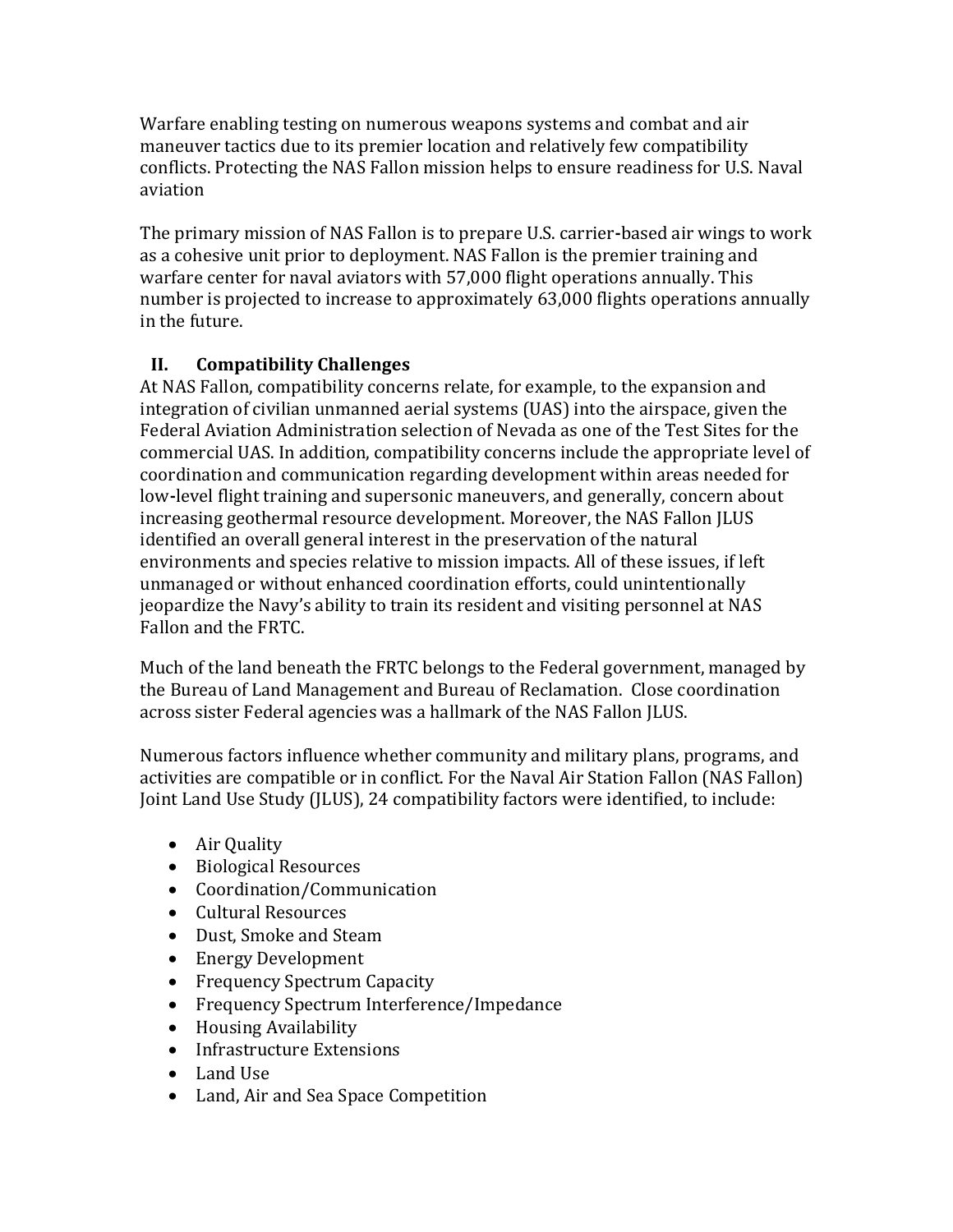- Light and Glare
- Noise and Vibration
- Public Trespassing
- Safety
- Scare Natural Resources
- Vertical Obstructions
- Water Quality and Quantity

## **III. Description JLUS Sponsor Organization and Approach**

The organizations and entities that participated in developing the JLUS are:

- City of Fallon
- City of Fernley
- Churchill County
- Lyon County
- Eureka County
- Lander County
- Mineral County
- Nye County
- Pershing County
- Washoe County
- Bureau of Land Management
- Bureau of Reclamation
- Fallon-Paiute Shoshone Tribe
- Nevada Farm Bureau
- Nevada Cattleman's Association
- Nevada Division of State Lands (Nevada State Planning Agency)
- Nevada Department of Wildlife
- United States Fish and Wildlife Service

Two committees, comprised of city, county, military, and other partner agencies and organizations, guided the development of the NAS Fallon JLUS. These committees were the Policy Committee, which is responsible for the overall direction of the JLUS, and the Technical Committee (TC). The TC is responsible for identifying and studying technical issues. The TC assists in reviewing the analysis and the development and evaluation of implementation strategies and tools.

The participants approached the project agreeing that a successful JLUS would require balancing the different needs of all involved stakeholders. Several guidelines formed the basis upon which the strategies were developed:

• In concert with the Nevada state laws, the Implementation Plan was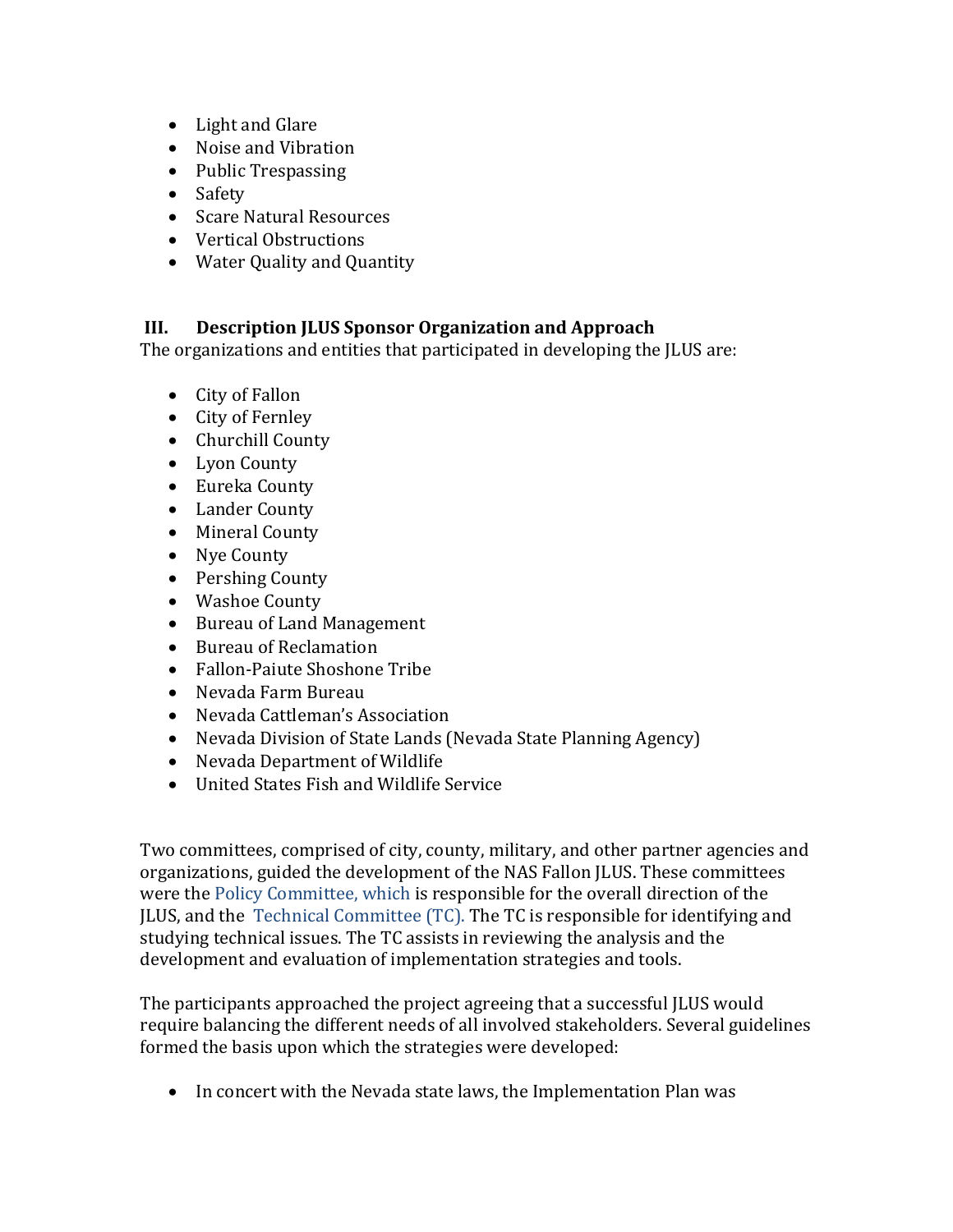developed with the understanding that the recommended strategies must not result in a taking of property value. In some cases, the recommended strategies can only be implemented with new enabling legislation.

- In order to minimize regulation, where appropriate, strategies were recommended only for specific geographic areas to resolve the compatibility issue.
- In lieu of eliminating strategies that do not have 100 percent buy-in from all stakeholders, it was determined that the solution / strategy may result in the creation of multiple strategies that address the same issue but tailored to individual circumstances.

## **IV. Findings and Recommendations**

## **D. Implementation Strategy**

One of the key recommendations is for the formation of a JLUS Coordination Committee that will be responsible for overseeing the progress of the implementation in the months and years after the JLUS is completed.

The strategies identified by the JLUS are:

#### **Biological Resources**

- Collaborate with USFWS on species that may be considered for listing
- Develop management strategies to protect Greater Sage Grouse

#### **Communication**

- Establish a JLUS Coordination Committee to provide oversight and monitoring of the JLUS implementation
- Establish Military Compatibility Areas (MCAs) for use by stakeholders to identify where, geographically, each JLUS strategy should be applied
- Formalize Navy cooperation with federal and state agencies
- Develop or amend real estate disclosure language/ rental agreements
- Create and maintain a GIS data clearinghouse
- Establish an unmanned aerial system (UAS) coordination group
- Establish procedures for plan review and comment between NAS Fallon and local jurisdictions and agencies

#### **Cultural Resources**

- Protection of known cultural resources
- Coordinate access protocols to cultural resources within the FRTC ranges

#### **Dust, Smoke, Steam**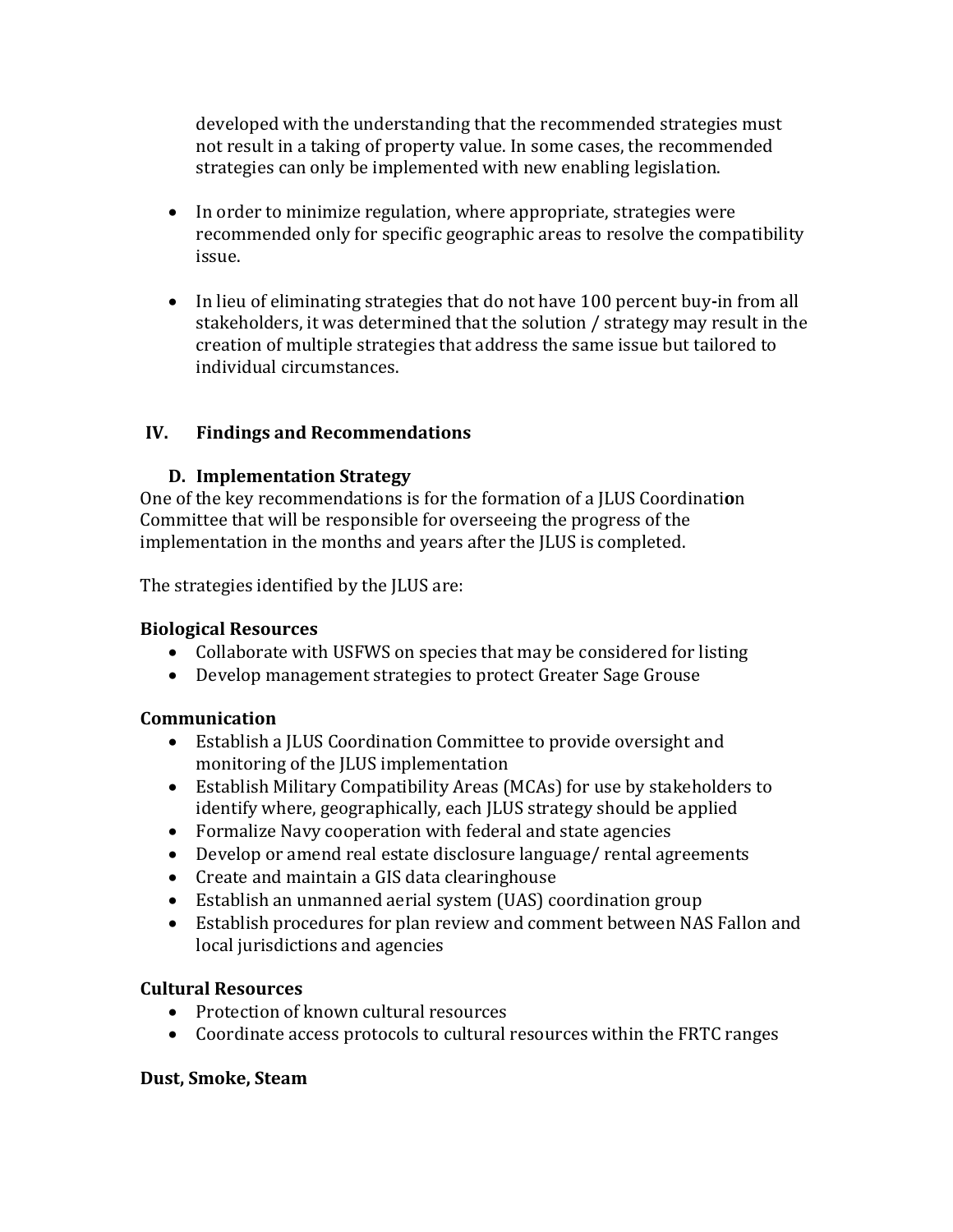- Consider compatibility when permitting geothermal operations and promote dry cooling in winter
- Reduce potential for fugitive dust from fallow lands

#### **Energy Development**

- Update land use and zoning ordinances to consider non-reflective solar energy projects
- Coordinate with DoD Siting Clearinghouse on renewable energy projects

## **Frequency Spectrum Interference/Impedance**

- Provide signage noting areas that GPS and cellular technologies could be impacted by military training operations
- Formalize communication procedures relative to frequency use
- Promote joint infrastructure and facilities

## **Infrastructure Extensions**

- Implement transmission line utility corridors into master plans
- Amend Assembly Bill 239, Sections 27.5 and 27.7 to Consider Military Compatibility and Energy Conservation
- Routinely evaluate the ability for local jurisdictions to provide infrastructure and services to NAS Fallon

#### **Land Use**

- Enhance Transfer of Development Rights (TDR) program
- Amend Churchill County Cluster Development Ordinance
- Limit future Navy land withdrawals

# **Land/Air/Sea Spaces**

- Identification and development of unmanned aerial system operating areas/corridors
- Develop memorandum of agreement for coordination of aviation activities

# **Light and Glare**

• Develop Dark Skies ordinances

# **Noise and Vibration**

- Develop sound attenuation building standards for new construction and building expansion
- NAS Fallon should notify communities of supersonic training exercises

# **Safety Zones**

- Maintain current individual fire management training
- Maintain NAS Fallon's role in wildland fire detection and monitoring
- Update Churchill County Fire Plan
- Conduct a comprehensive wildlife/bird hazard assessment for aircraft